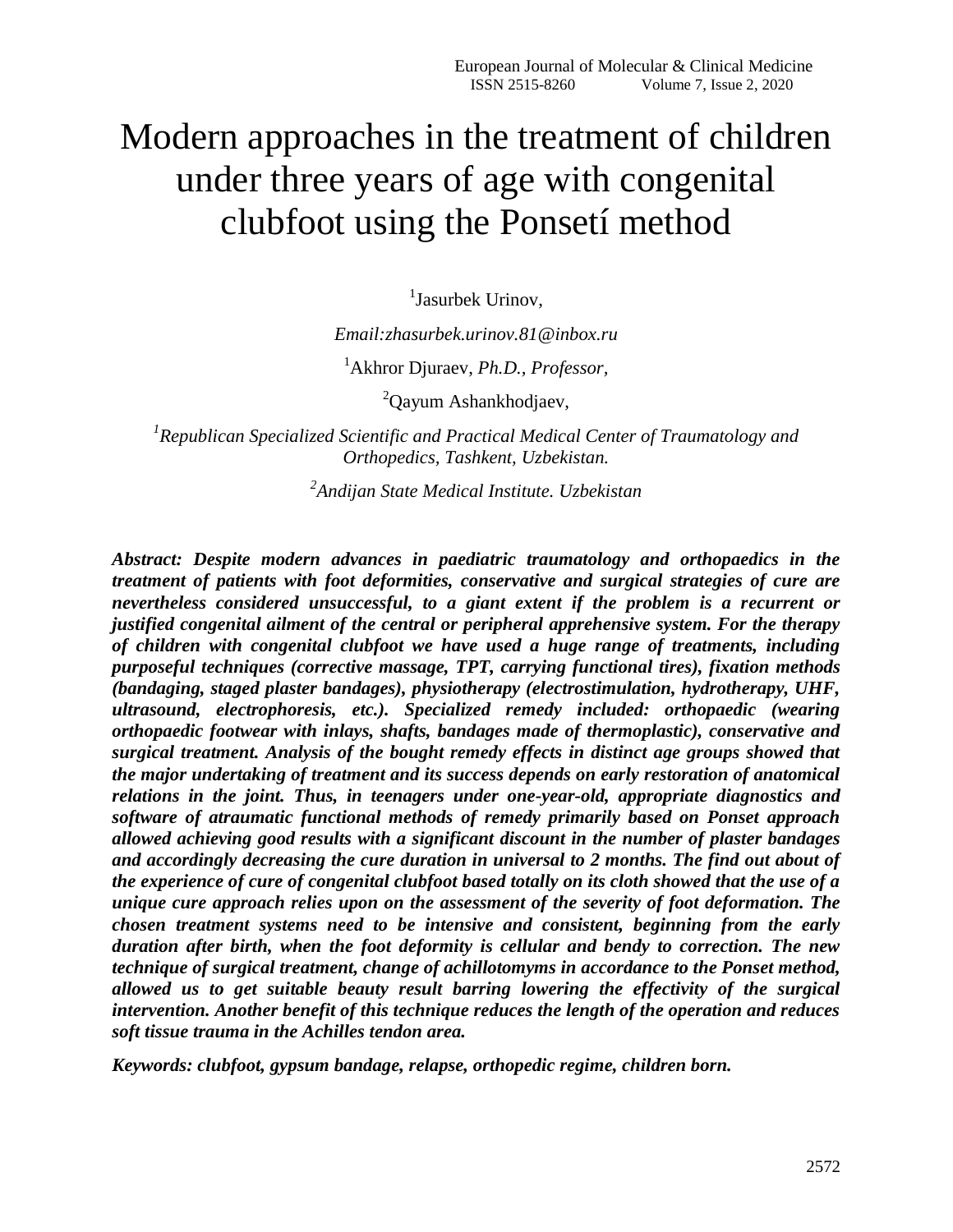**Introduction:** Despite modern achievements in paediatric traumatology and orthopaedics in the treatment of patients with foot deformities, conservative and surgical methods of treatment are still considered unsuccessful, to a large extent, if the problem is a recurrent or justified congenital disease of the central or peripheral nervous system. One of the most common congenital orthopaedic diseases in children is the congenital clubfoot, which is characterized by the multiplane deformity. Numerous conservative and surgical methods of correction of the congenital clubfoot have been proposed; however, with the growth of children, there is a recurrence of the disease in patients with a severe degree of disease, and some children develop other deformities (flatfoot, toe deformities) of the foot. Recurrences range from 12% to 36% [1,2,17].

**Research material and methods:** In traumatology and orthopaedics department of Andijan regional children's hospital, 58 children with congenital clubfoot were treated from 2015 to 2019. There were 40 boys (69%) and 18 girls (31%). The age of children under one year - 45 (77,6%), from one to three years - 13 (22,4%).

Bilateral clubfoot was observed in 34 (58.6%) and one-sided clubfoot in 24 (41.4%). Left-sided and right-sided were equally diagnosed in 12 (20.7%). Children were observed both in the treatment and rehabilitation period, i.e. outpatient conditions.

| Deformation containment | Frequency | Percentage |
|-------------------------|-----------|------------|
| <b>Bilateral defeat</b> | 34        | 58,6       |
| Right-handed defeat     | 12        | 20,7       |
| Left-handed defeat      | 12        | 20,7       |
| Total                   | 58        | 100,0      |

| Table No. 1.: Distribution of children by localization of deformity. |  |
|----------------------------------------------------------------------|--|
|----------------------------------------------------------------------|--|

For the treatment of children with congenital clubfoot, we used a wide range of therapeutic methods including functional methods (healing massage, TPT, wearing of tires), fixation methods (bandaging, application of stage plaster bandages), physiotherapeutic treatment (electrostimulation, hydrotherapy, electrophoresis, paraffin application, etc.). Specialized treatment included: orthopaedic footwear (wearing orthopaedic shoes with a pronator and a rigid back, breeches, plastic gypsum bandages), medication therapy (vitamin D, calcium and multivitamin preparations) and surgical treatment of Ponsetí modifications.

**Results:** Achilotomy was performed in 50 (90%) patients. Eight patients did not have to undergo an achillotomy because they had a mild deformity. Good results were obtained in 50 patients and were considered as such in the presence of a stable, correct foot shape after the deformation had been corrected. 5 children had a partial loss of correction after 6-8 months, which was corrected by stage plaster bandages. In 3 children, a relapse of deformities was observed and stabilizing operations were performed. In order to estimate the nearest results of treatment of children with this congenital pathology, to choose the method of treatment and to substantiate the surgical treatment of relapses aimed at ensuring the elimination of both anatomical and aesthetic defects of development in clubfoot, reduction of hospital treatment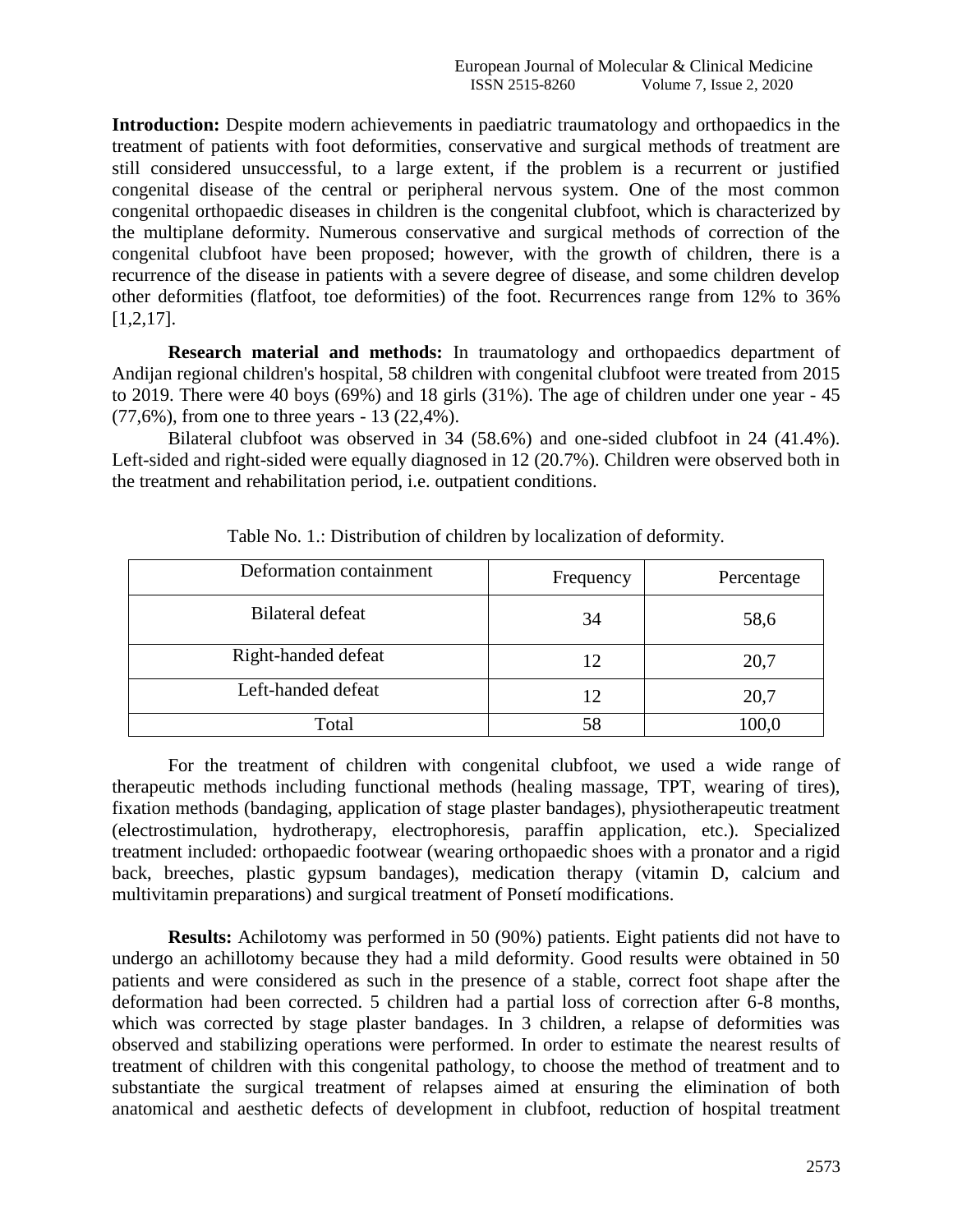terms, early activation of patients and to provide conditions for social rehabilitation, the method of foot deformation severity estimation in clubfoot according to Caterall-Piran scale was introduced<sup>[18]</sup>.

The use of this evaluation method allows improving the results of a given defect, fixing the data and comparing the obtained results with the previous ones.

The analysis of the obtained results of treatment in different age groups showed that the main task of treatment and its success depends on the early recovery of anatomical relations in the joint. Thus, in children up to one-year-old, timely diagnostics and application of atraumatic functional methods of therapy based on Ponset method allowed achieving good results with a significant reduction in the number of plaster bandages and thereby reducing the treatment period in general to 2 months [9].

**Discussion:** A study of the experience of treatment of congenital clubfoot based on its material has shown that the use of a particular treatment method depends on the assessment of the severity of foot deformation. The chosen treatment tactics should be intensive and consistent, starting from the early post-birth period, when the foot deformity is mobile and adaptable to correction.

Some authors up to the age of one-month use bandage according to Fink-Ettingin-Zelenin (Sviridova O.P., Lukash Yu. 2005) and other modifications of soft bandages (Chugui E.V., 2009). The "Francis" method based on the functional treatment of congenital clubfoot consists in the use of long corrective manipulations and foot exercises aimed at tissue stretching and correction without additional fixation (Benshanel H., Jehanno P., DelabyJ. P., et al., 2006; dimeglioA., Canavese F., 2012). We started the treatment after the baby was discharged from the maternity hospital, with a gentle massage. Parents were taught how to do it. For younger children (from two weeks of age) without other pathologies, the treatment began by applying corrective stage plaster bandages on the lower extremities from the fingertips to the upper third of the thigh [8]. Before the plaster cast is applied, a corrective manipulation of the middle and posterior parts of the foot is performed for 3-4 minutes to bring the foot out of the inversion position. During the plaster cast, the assistant should hold two or three fingers of the child's foot by the fingers in the rare position and apply pressure on the head of the talus [2].



Fig. 1. The technique of plaster bandage application.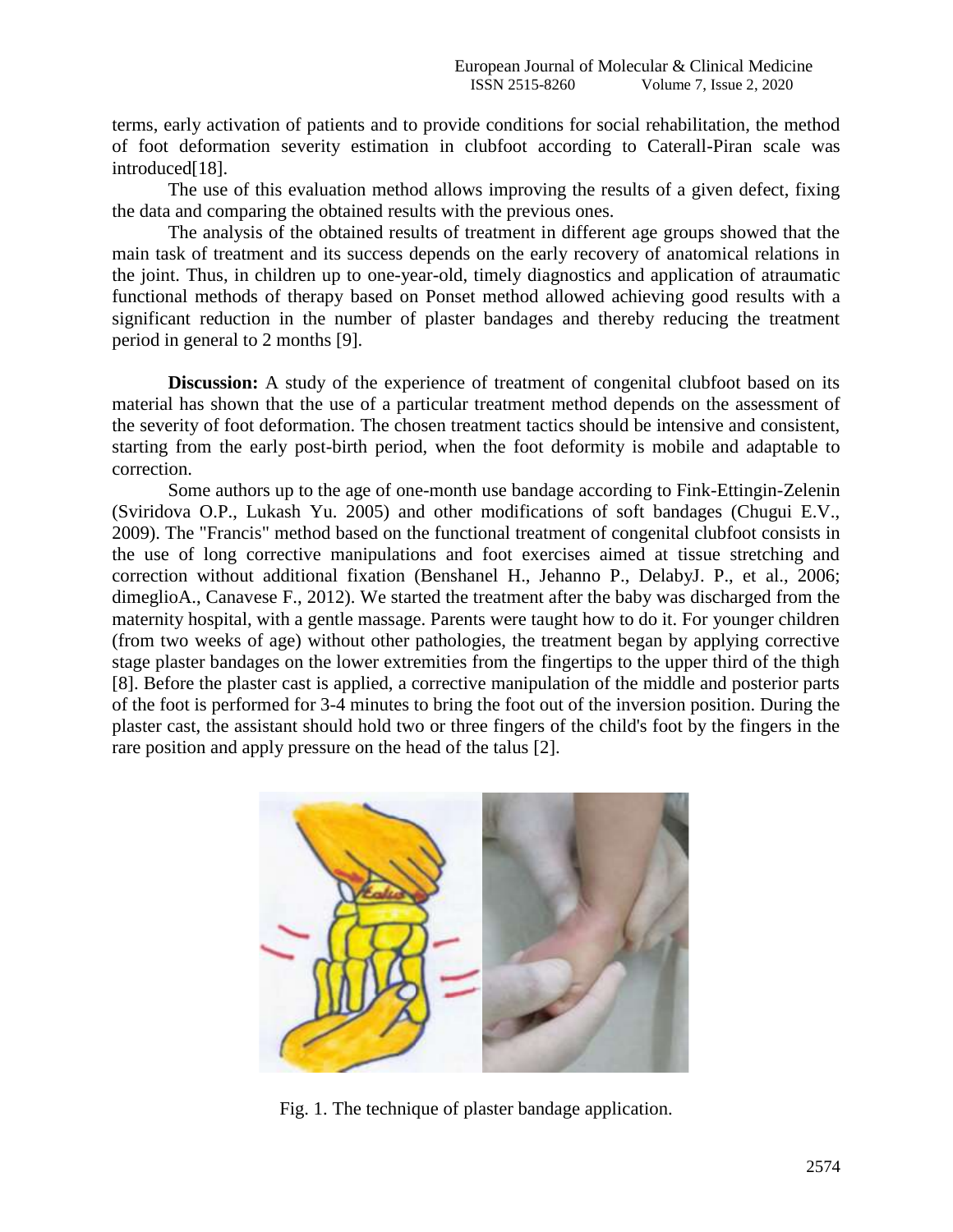European Journal of Molecular & Clinical Medicine<br>ISSN 2515-8260 Volume 7, Issue 2, 2020 Volume 7, Issue 2, 2020

During the period of correction of the primary deformation, we used plastic (polymer) plaster: Kangdagast, Scotchcast, Turbocast, etc. The composition of polymer gypsum is fiberglass, polymer mesh impregnated with polyurethane resin [9]. It is well activated by water, during the polymerization reaction, the distance between the fibers does not change and a "breathing" dressing is formed through which air can freely penetrate. It stretches in 6 directions, so it is easy to simulate the dressing for anybody contours, and this improves the degree of immobilization. Due to its mesh structure, the polymer bandage is lighter than gypsum bandage 2-5 times. The resulting polymer gypsum base can be used to create a removable orthosis as the deformation is corrected [1].



Fig.2. Patient M. Patient M., 6 months. Congenital right side clubfoot. Correcting plaster bandage after achillotomy. Front view.

The components of the clubfoot are correlated in stages. In the first stage, the cavus component is corrected, and in the second stage, varus and adduction are corrected.

The number of stages of gypsum dressing depends on the severity of the deformation. During the stage gypsum plastering, the change of gypsum dressing was performed on average once during 5-7 days (Fig. 4).

In the last stage, the equinus position of the foot remained and it was correlated with subcutaneous transection of the Achilles tendon (Achillotomy). Tenotomy, as the second stage of treatment, is required in 70-85.5% of cases (MorcuendeJ.A., AbbasiD., DolanL.A., 2005; Terrazas-Lavargueg., morguendeJ.A., 2007).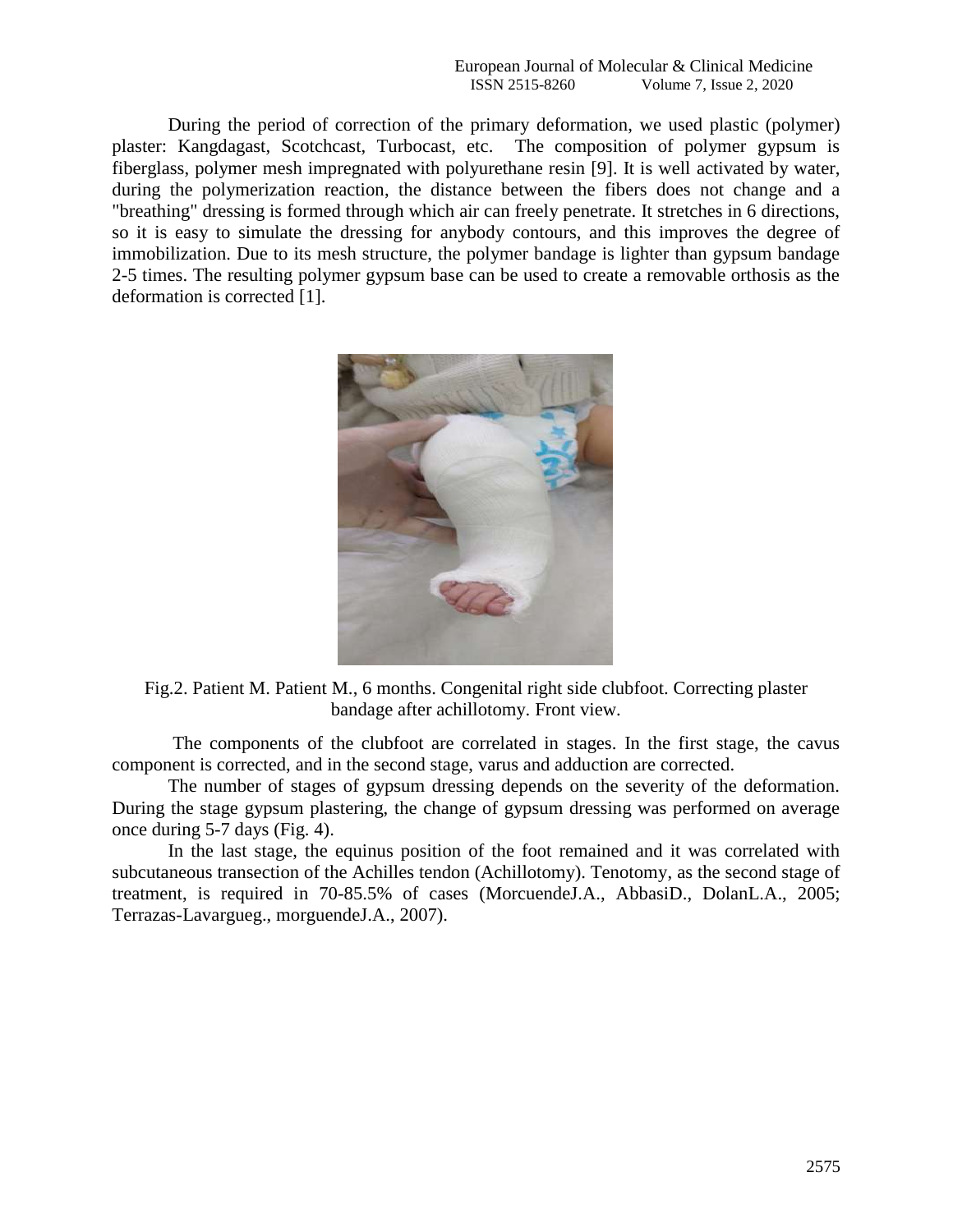

Fig. 3. Equinus position of the right foot in passive back flexure. A - Patient M. 6 months. Congenital clubfoot of the right foot. B is the same patient's X-ray. B is a schematic representation of the same patient. Condition to achillotomy. The view from the medial side.

 Achillotomy's been in our department since 2010. For the first 2-3 years, we performed an achillotomy under general anesthesia; then we switched to local anesthesia. During the achillotomy, the operating orthopedist has to be careful and calculate so as not to damage the heel bone cartilage. Because of this, achillotomy is performed by moving 1-1.5 cm above the place where the Achilles tendon is attached to the heel hump.

After careful treatment of the operating field with 3% iodine solution and ethyl alcohol solution (96 degrees), from the place where the Achilles tendon is attached to the heel bone, leaving 1.0-1.5 cm above the heel bone, 2 ml-1% Solutionovocaini is injected with a needle size of 1.2x40mm.-18 G (with a needle size of 50.0 ml syringe). At this time of manipulation, the assistant holds the foot in the position of maximum rear flexion. Without pulling the needle out of the wound, waiting for 2 minutes, the Achilles tendon is cut with the same needle with horizontal movements.



Fig. 4. Patient M. for 6 months. Congenital right side clubfoot. Subcutaneous dissection of the right Achilles tendon (Achillotomy).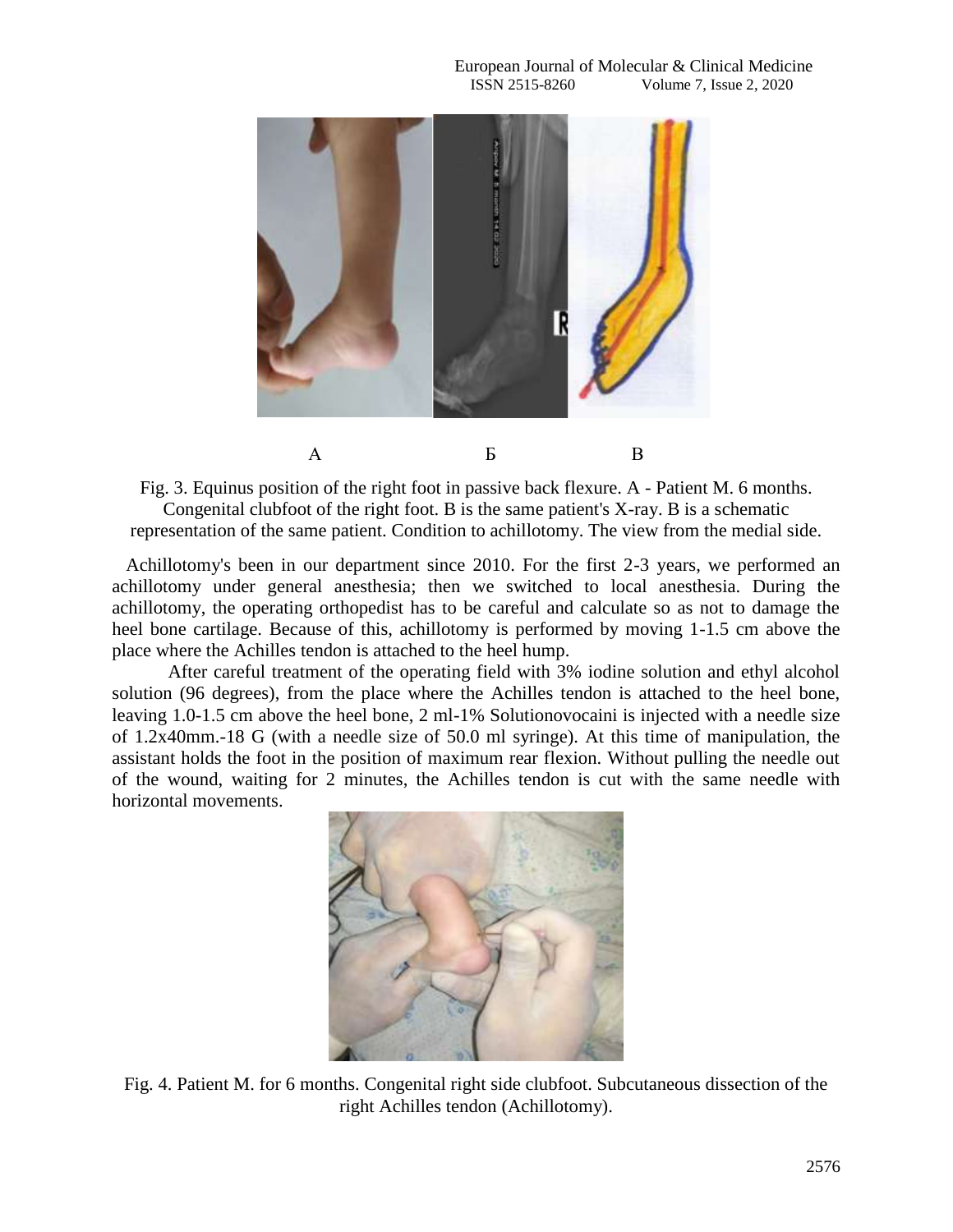When Achilles tendon is completely dissected, a specific "click" is heard and the rear flexion increases sharply by 20-25 degrees. The wound is not sutured, as the procedure takes place without incision, the size of the wound is approximately 1.2-2 mm [1, 5].

A pressure, sterile cloth is applied to the wound. After the operation, a circular, corrective plaster bandage is applied in the intensive care unit, from the fingertips to the upper third of the thigh in the rear bend position (80-85 degrees) to prevent recurrence. The latter was retained in the child for 3-4 weeks. After removal of the plaster bandage is appointed wearing shafts and physiotherapy procedures.

In case of non-compliance with the orthopedic regime and recommendations of the attending physician during treatment and rehabilitation, leads to a relapse of clubfoot. It is very important to explain to parents that compliance with all recommendations and cooperation with the attending physician is the key to the success of their child's treatment. The correct application of special orthopaedic shoes with pronator is also important, and they are prescribed to children when they start walking on their own. A number of authors abroad (bensahelH., Bieneymeb., JehannoP., 2007) and in our country (Kozhevnikov 2008; Vvedensky P.S. Bogosyan A.B. 2010) offer early or even surgical correction of clubfoot in the first months or days from birth. The authors substantiate their opinion by the fact that with fixed equinus, ram bone flattening occurs already in the first weeks of life. However, according to other authors, surgical intervention in the first 3 months of life further leads to excessive formation of scar tissue and a large number of relapses (ThanP., KustosT., 1998, etc.).

**Result:** A new method of surgical treatment, the modification of achillotomyms by the method of Ponset, allowed us to get an excellent cosmetic result, without reducing the effectiveness of the surgical intervention. Another advantage of this technique reduces the duration of surgery and reduces soft tissue trauma in the Achilles tendon area.

## **Conclusions:**

1. Treatment of children with congenital clubfoot should be started from the first days after the discharge of the child from the maternity complex.

2. To prevent relapse, it is advisable to carry out rehabilitation treatment and observance of orthopedic regime up to 4-5 years of age.

3. Compliance with the orthopedic regime during treatment and outpatient care lead to good results.

## **References:**

- [1] Urinov J.Z., Dzhuraev A.M., Davlatov B.N. Treatment of congenital clubfoot using stage plaster fixation using the I.V.Ponseti method. 2018. pp.57-58.
- [2] Ponseti I.V.Clubfoot management (Editorial)Journal of pediatric ortopedics.2000.№ 20 (6).P. 69-70.
- [3] Alexandrov V. V., Tetyushev I. V., Kochenov A. G. Congenital clubfoot: the results of treatment by the method of Ponsetti. Materials of the symposium of children traumatologists and orthopedists of Russia with international participation. "Improvement of traumatological and orthopedic care for children". Kazan, 16-18 September 2008. Saint-Petersburg, 2008 - pp. 242-243.
- [4] E.P. Kuznechikhin, Ulrikh E.V. Surgical treatment of children with diseases and deformations of the musculoskeletal system. 2004. p.479.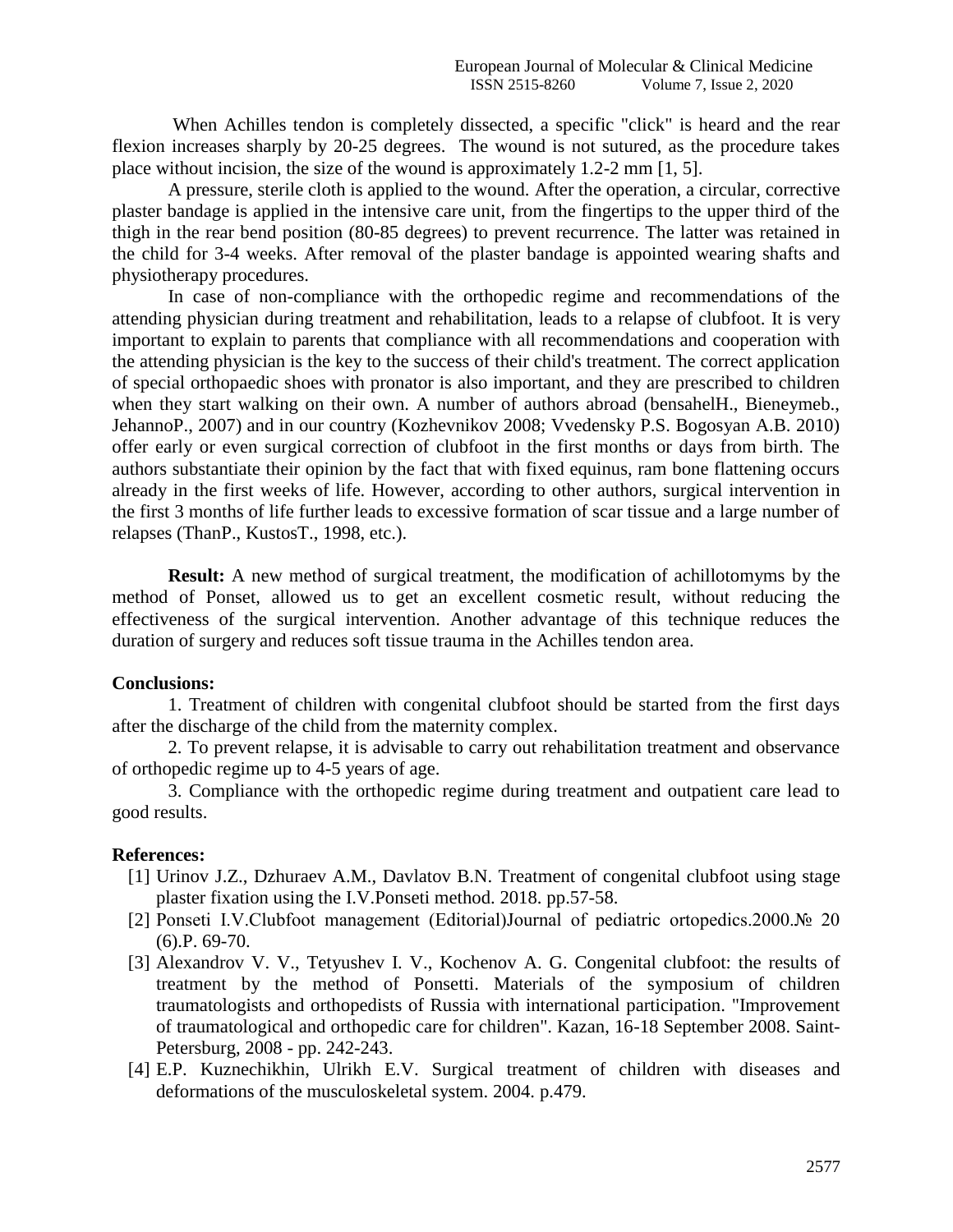- [5] Surgical treatment of the heel bone fractures with use of the needle a rod osteosynthesis/ A.P. Lyubitskiy, K.K. Levchenko, A.Yu.Tsyplakov, A.I. Gabatkin // Mat. of scientific conf. - Saratov, 2003. pp.34 -35.
- [6] Treatment of fractures and deformations of the foot by surgical and functional methods (in Russian) / O.V. Beydik, K.K. Levchenko, A.P. Lyubitskiy et al. // Actual questions of radial diagnostics in traumatology, orthopedics: Mat. All-Russian Scientific and Practical Conf. - Kurgan, 2003. - pp.198-199.
- [7] Estimation of treatment results of patients with deformities and foot traumas treated with the help of spitto-spine lobe osteosynthesis by the plantation method / O.V. Beidik, A.G. Markelov, V.Yu. (in Russian) // Genius of orthopedics. 2004.-  $\mathbb{N}_2$  1. Pp.57-61.
- [8] Blandinskiy V.F., VavilovM.A., GromovI.V. Recidivs of clubfoot after Ponseta method in the distant future. Scientific and practical conference. "New in Traumatology and Orthopedics": Confereption materials. - Samara, 2012. pp. 154-155.
- [9] Urinov J.Z., Davlatov B.N. and co-authors. Application of synthetic (plastic) gypsum in treatment of traumatic damages, diseases and congenital pathologies of the musculoskeletal system in children and adults. 2018. pp.2-3.
- [10] Vavilov, M.A., I.V. Gromov, V.A. Yartsev. The recurrence of clubfoot treatment by the method of Ponset. Interregional collection of scientific works devoted to the CSTO fifth anniversary "Actual problems of pediatrics and pediatric surgery". - Yaroslavl, 2012 - pp. 152-154.
- [11] Zwipp H., Rammel S., Modified Evans osteotomy for the operative treatment of acquired pes planovalgus. Beitr. Orthop. Traumatol. 2006.. Bd. 18, H2.-pp. 182- 197.
- [12] Blandinsky V.F., VavilovM.A., DonskoyA.V., TornoT.E. Treatment of atypical congenital clubfoot by the Ponsethic method. Orthopedic Traumatology of Russia.2010. №1. pp.75-79.
- [13] Wicart P.: Cavus foot, from neonates to adolescents. *Orthop Traumatol Surg Res*, 2012(98): 813–828. doi: 10.1016/j. otsr.2012.09.003.
- [14] Shih YF, Chen CY, Chen WY, et al. Lower extremity kinematics in children with and without flexible flatfoot: a comparative study. *BMCMusculoskeletDisord*. 2012;13:31. doi: 10.1186/1471-2474-13-31.
- [15] Bychuk, I.A. Analysis of biomechanical characteristics of a foot of children of senior preschool age / I.A. Bychuk, A.I. Alyoshina, A.I. Bychuk // Vestnik of Chernigov State Pedagogical University named after T.H. Shevchenko. Pedagogical sciences. Physical education and sports.  $-2010. -N_281. -pp. 129-132.$
- [16] Al-QattanMM, AbdulkareemIA, HaidanYA, Balwi, MA. A novel mutation in the SHH long-range regulator (ZRS) is associated with preaxialpolydactyly, triphalangeal thumb, and severe radial ray deficiency. American Journal of Medical Genetics Part A. 2012;158- A(10):2610-2615.
- [17] Kozhevnikov O. V., Gribova I.N., treatment of heavy forms of clubfoot in children. Materials of the Symposium of Children's Orthopedic Traumatologists of Russia with International Participation, "Improvement of Traumatological and Orthopedic Care for Children", Kazan, 16-18 September 2008.
- [18] Pirani S, Outerbridge HK, Moran M, Sawatzky B (1995). A method of evaluating the virgin clubfoot with substantial inter observer reliability. Presented at the Pediatric Orthopedic Society of North America (POSNA).